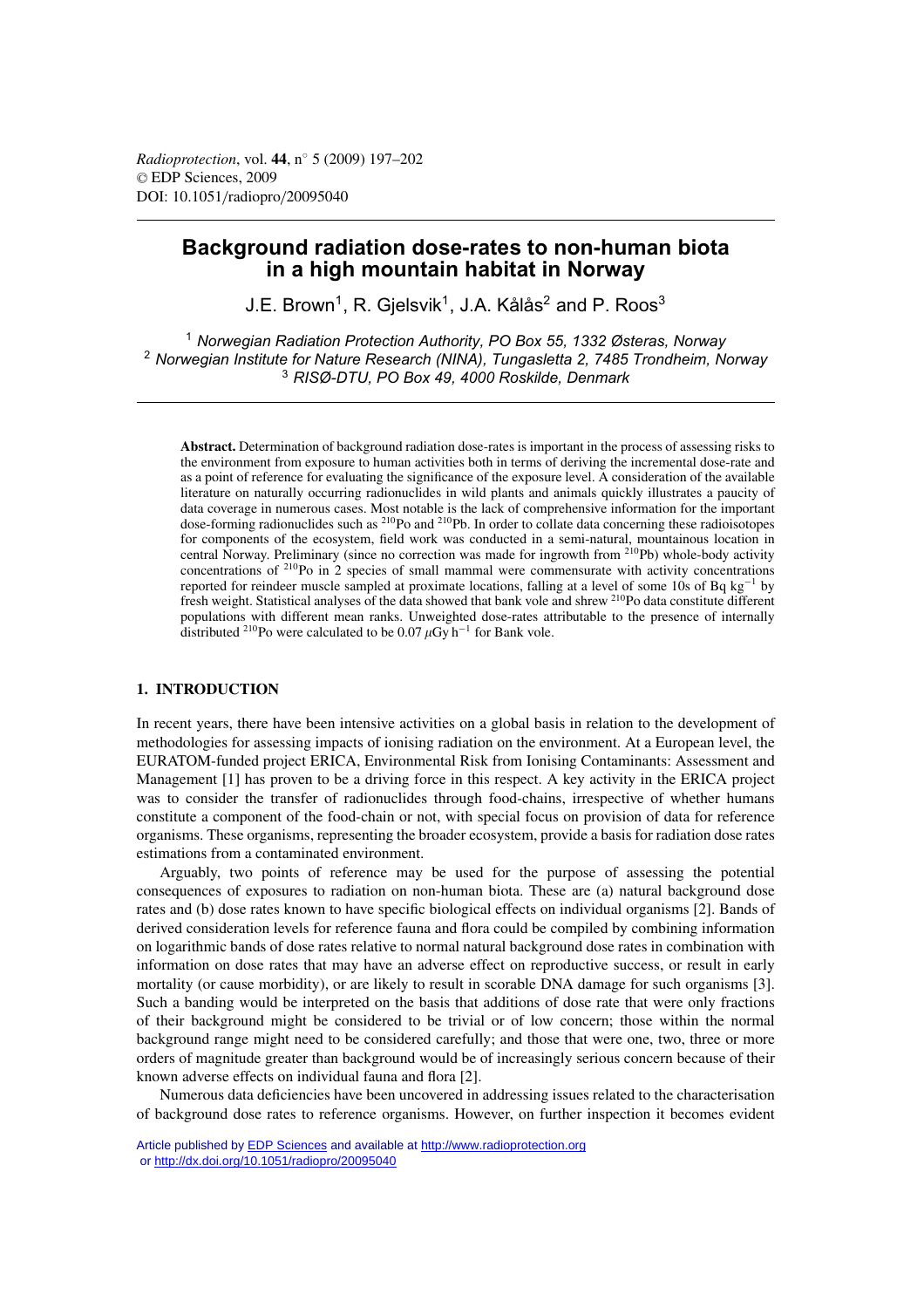#### 198 RADIOPROTECTION

that some of these data deficiencies could be easily mitigated with limited effort involving field-work and analysis. The objective of this work was therefore to identify data gaps in relation to the levels and transfer of naturally occurring radionuclides in terrestrial ecosystems (with a focus on the important dose-forming radionuclides <sup>210</sup>Po and <sup>210</sup>Pb) and to plan and conduct a terrestrial field campaign with the purpose of filling some of these information gaps. This would facilitate the calculation of more robust background dose-rates for selected terrestrial system hitherto not studied.

Lead-210 and its granddaughter  $^{210}$ Po are members of the  $^{238}$ U decay series. They are formed in the atmosphere following decay via a number of intermediate short-lived radionuclides from gaseous  $^{222}$ Rn. Deposition of  $2^{10}$ Pb, associated with aerosols in the atmosphere, occurs via meso-scale transportation process, sedimentation and precipitation. In Scandinavia, the radionuclide is deposited continuously to earth at a rate of approximately 55 Bq m−<sup>2</sup> per annum [4]. Early models concerning the atmospheric 210Pb transport were based on the vertical movement of the radioisotope into the troposphere at the equator followed by lateral movement to mid-latitudes and deposition, whereas more recent, refined models have included regional sources of <sup>222</sup>Rn to account more robustly for the <sup>210</sup>Pb deposition rates observed across the major continents (see [5]). Atmospheric <sup>210</sup>Pb concentrations are positively correlated with the size of the underlying landmasses, whereas terrestrial areas covered by ice and snow and marine areas including islands have reduced atmospheric concentrations of  $2^{10}Pb$  [4]. Furthermore, the deposition of  $^{210}Pb$  is directly correlated with the level of precipitation [6].

For mountainous areas dominated by Alpine vegetation, lichen appears to play a key role in the introduction of 210Pb into the foodchain. Lichens are slow growing perennials that have high interception potentials for aerosols in precipitation, and therefore contain significantly higher 210Pb concentrations than vascular plants [7]. Animals feeding on lichens, notably reindeer, have been shown to have relatively high muscle and organ <sup>210</sup>Po and <sup>210</sup>Pb activity concentrations [7]. For animals not feeding on lichen, entry of <sup>210</sup>Pb and <sup>210</sup>Po into the foodchain presumably primarily occurs through the ingestion of vegetation (with relatively low concomitant activity concentrations relative to lichen), dust and soil.

## **2. IDENTIFICATION OF KNOWLEDGE GAPS**

The empirical data coverage (Concentration ratios, CRs, and thereby activity concentrations in plants and animals) for selected radionuclides provided by the ERICA project for terrestrial environments is presented by Beresford et al. [8]. The coverage for Pb was found to be reasonable, presumably reflecting the large number of stable element studies that have been conducted on this element. Other radioelements were more poorly characterised with empirical data sets. In the case of Polonioum, some information was available for flora but only for the fauna group mammals. In the latter case it should be noted that although tens of data values are available these represent "all mammals" from a single geographical area – the UK. Although numerous data exist for reindeer, these data were excluded in the work of Beresford et al. [8] as the air-lichen-reindeer pathway was considered unlikely to be representative of contamination routes for other terrestrial mammals and was therefore likely to result in over predictions for the mammal reference organism category. The number of values associated with Thorium was found to be low. In all cases the number of available empirical values was below 20 and for 7 reference categories no information was available at all. A similar situation existed for Uranium although, arguably, floral reference organisms were characterised by reasonable CR information. For radium there were severe data deficiencies for invertebrates, insects, amphibia and reptiles.

The Environment Agency of England and Wales recently commissioned work to develop databases to underpin environmental impact assessment using reference animals and plants [9]. ICRPs Reference Animal or Plant (RAP) are defined as "a hypothetical entity, with assumed basic characteristics of a specific type of animal or plant, as described to the generality of the taxonomic level of the Family, with precisely defined anatomical, physiological and life history properties that can be used for the purposes of relating exposure to dose and dose to effects for that type of living organism" [10]. In considering an overview of these data, there were no data for some Reference animals and plants, notably frog, bee,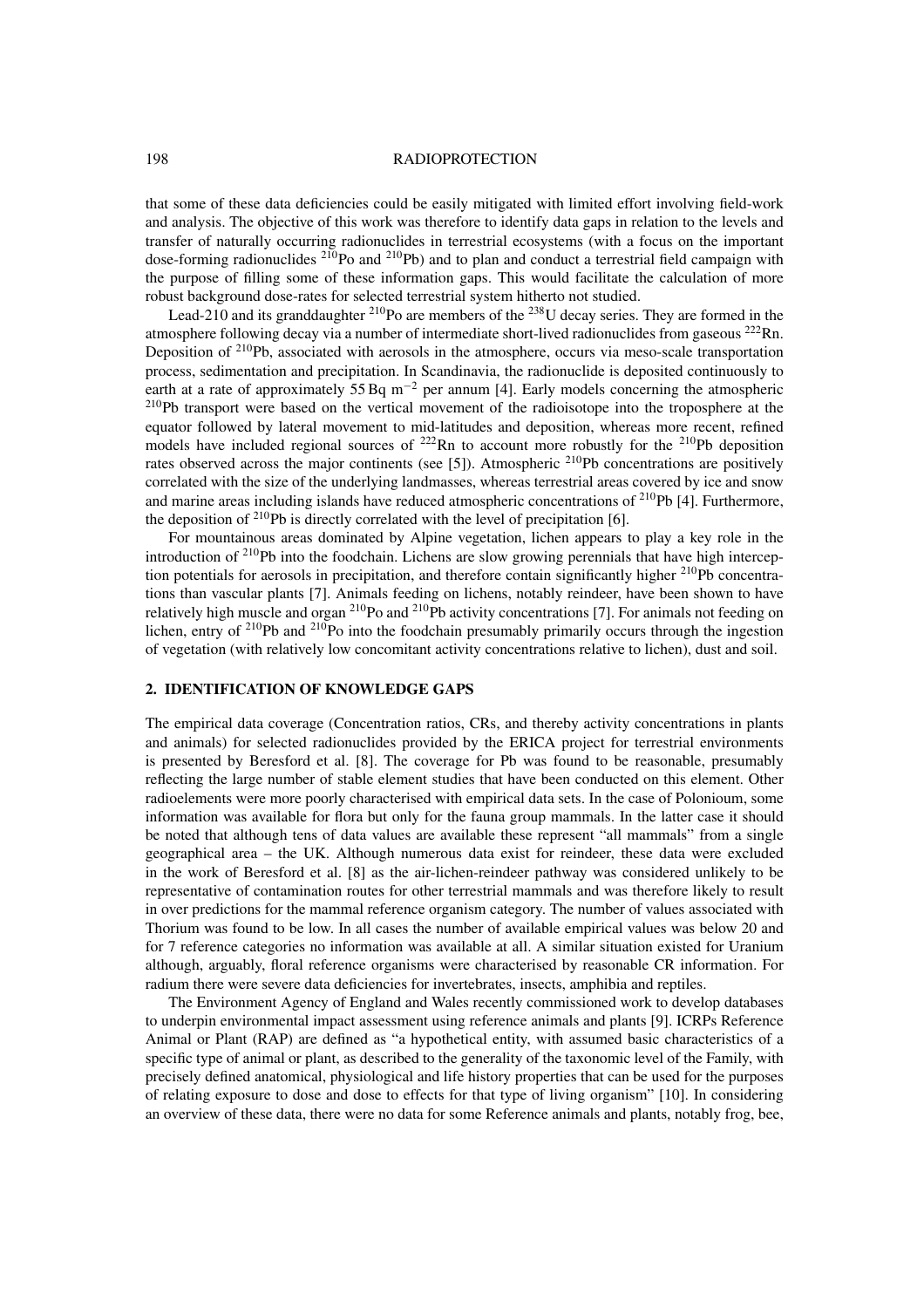#### ECORAD 2008 199

earthworm and rat and very few data for some other groups, notably duck  $(^{40}K$  only) and deer  $(^{40}K$ . 1 data point for 210Po). In order to address this numerous samples were measured predominately for U and Th. New data were generated for, *inter alia*, ducks, trout and insects thus providing some new information to fill data gaps albeit specifically for the UK environment. However, no new measurements of <sup>210</sup>Po were made in the study. An overview of data availability for UK biota based on a literature review [9] is presented in Table 1.

**Table 1.** Observations of <sup>232</sup>Th and <sup>238</sup>U decay series radionuclides from [9].

|                  | $Po-210$ | $Pb-210$                                                                            | Ra-226 Th-230 Th-232 |         | $U-234$                               | $U-238$ |
|------------------|----------|-------------------------------------------------------------------------------------|----------------------|---------|---------------------------------------|---------|
| Duck             | no data  | no data                                                                             |                      |         | no data $N \le 10$ $N \le 10$ no data | no data |
| <b>Pine tree</b> |          | $N \leq 10$ $N \leq 10$ $N \leq 10$ $N \leq 10$ $N \leq 10$ $N \leq 10$ $N \leq 10$ |                      |         |                                       |         |
| Wild grass       |          | $N > 10$ $N > 10$ $N > 10$ $N \le 10$ $N > 10$ $N > 10$ $N > 10$                    |                      |         |                                       |         |
| All mammals      |          | $N > 10$ $N > 10$ nodata $N \le 10$ $N > 10$ $N \le 10$ $N \le 10$                  |                      |         |                                       |         |
| <b>Deer</b>      |          | $N \leq 10$ no data                                                                 | no data no data      | no data | no data                               | no data |

### **3. FIELD CAMPAIGN**

A field study was planned and implemented at Dovre, Central part of Norway (62  $\degree$ 17' N, 9  $\degree$ 36' E) during the period  $17-20<sup>th</sup>$  June 2007. The field study was conducted within a designated Landscapeprotected area near to Kongsvold adjacent to Dovrefjell-Sunndalsfjella National Park. This study site was selected primarily on the basis that it forms part of the network for Monitoring programme for Terrestrial Ecosystems (TOV) in Norway, led by the Norwegian Institute for Nature Research (NINA), and concerning, *inter alia*, effects of pollution on plants and animals and chemical and biological monitoring. In this way, a large dataset of ancillary information would be available facilitating any subsequent interpretation of results. Furthermore, by connecting this field programme to ongoing studies, associated costs could be reduced.

Eight soil profiles were collected during the field expedition. These profiles were split into an overlying humus layer and thereafter 3 cm (predominantly mineral soil) increments to a depth of 9 cm using a custom-designed soil corer. This was undertaken with a view to enabling analyses of the activity distribution of radionuclides with depth. Baited traps were used in the collection of various small mammals including Bank Vole (*Clethrionomys glareolus*) and the Common Shrew (*Sorex araneus*). Plant samples including samples of bilberry (*Vaccinium myrtillus*) and 2 species of lichens (e.g. *Cladonia stellaris* and *Cladonia arbuscula*) were collected by hand. Finally, samples of two earthworm species (*Lumbricus rubellus* and *Aportectodea caliginosa*) were collected in areas of brown earth using a spade.

A detailed description of the analysis of polonium in the samples is given in Chen et al. [11]. Briefly, the freeze-dried material  $(2-10 g)$  was added to a semi-closed glass flask, <sup>208</sup>Po and a known amount of stable Pb (5–10 mg) added as yield determinants for 210Po and 210Pb respectively. The sample was completely dissolved using a mixture of  $HNO<sub>3</sub>$ , HCl and  $H<sub>2</sub>O<sub>2</sub>$ , evaporated to near dryness and polonium plated onto silver discs in a weak hydrochloric solution. The discs were then analysed without delay using solid state PIPS-detectors. The solution remaining after plating onto the Ag-discs were rinsed from remaining traces of polonium using TIOA-extraction in 10 M HCl. The aqueous phase containing Pb was set aside for 210Po ingrowth.

# **4. RESULTS AND DISCUSSION**

Only preliminary data for small mammals were available at the time of writing of this paper. When deriving activity concentrations of <sup>210</sup>Po for the time of sampling, a simple decay correction procedure cannot be used because the 210Po attributable to the whole body of the samples at the time of analysis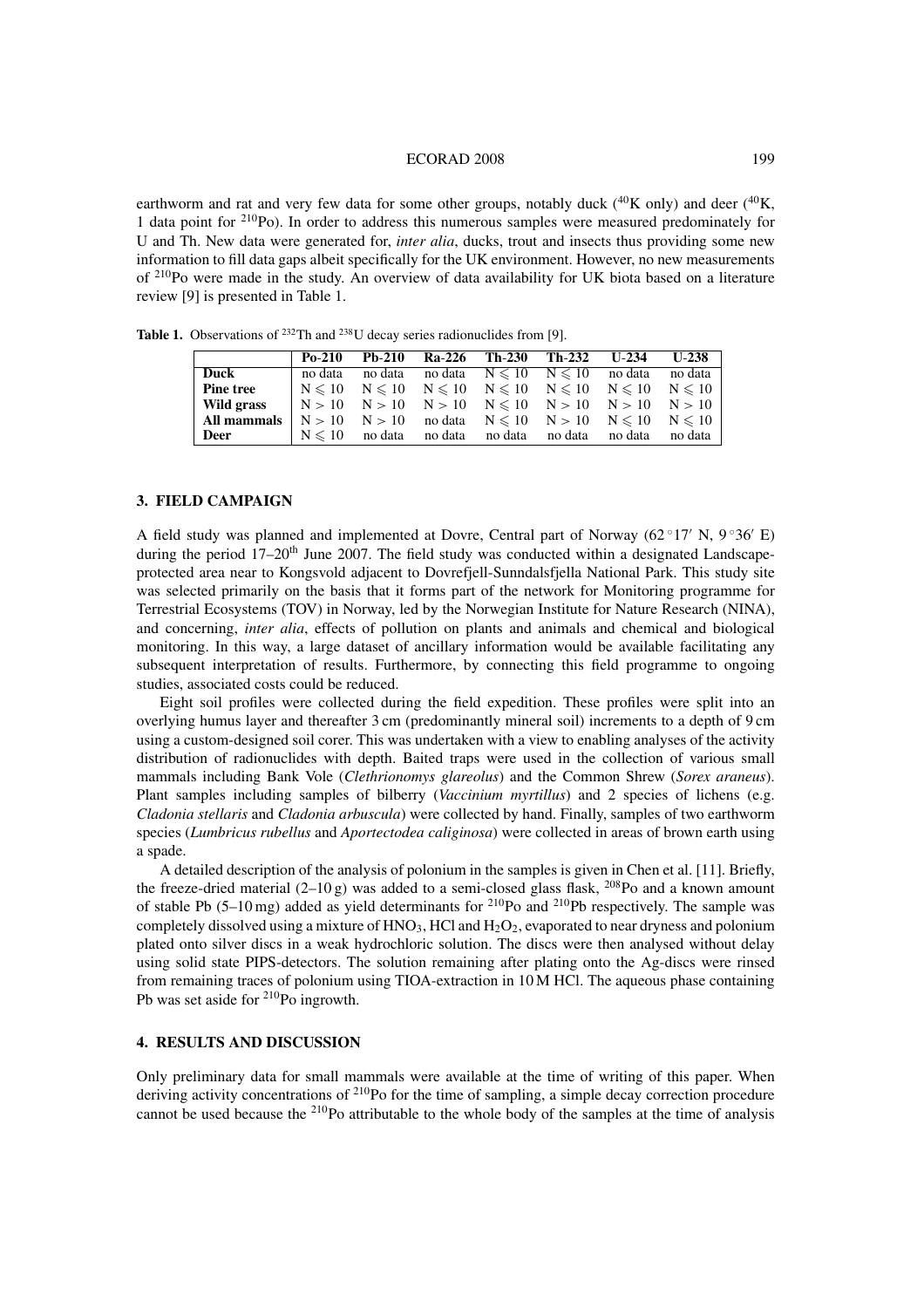### 200 RADIOPROTECTION



**Figure 1.** Sampling location – Dovrefjell-Sunndalsfjella National Park.

is likely to be comprised of activity remaining from the decay of unsupported  $^{210}$ Po and a component arising from ingrowth via 210Pb (between the time of sampling and the time of analysis). Essentially, we can assume that some  $2^{10}Pb$  is present in the samples (organs within the body such as the liver are known to accumulate stable and therefore radioactive lead) and that the *in situ* decay of this radioisotope is contributing to the activity measured at the time of analysis.

Since only <sup>210</sup>Po results were available at the time of writing of this paper, the results reported here (provisionally decay corrected to date of sampling) are of a preliminary nature only. Once the level of  $2^{10}Pb$  has been determined for the samples, the unsupported activity concentration for  $2^{10}Po$  at the time of sampling can be determined precisely.

The preliminary data exhibit activity concentrations in the range 41–88 Bq kg<sup>-1</sup> d.w. for bank vole <sup>210</sup>Po and 22–84 Bq kg<sup>-1</sup> d.w. <sup>210</sup>Po for the common shrew (Fig. 1). The non-parametric Mann-Whitney test has been applied in order to determine whether data <sup>210</sup>Po activity concentrations in shrew are statistically different to corresponding data for bank vole. The null hypothesis is that these 2 samples have been taken from a common population so that there is no consistent difference between the 2 sets of data. Since there is no hypothesis concerning whether the mean rank of one population is greater or less than the other, a two tailed test was considered appropriate.

Median activity concentrations of <sup>210</sup>Po in bank vole (74 Bq kg<sup>-1</sup> d.w.) appear to be significantly different to those determined for shrew (30 Bq kg−<sup>1</sup> d.w.). This is confirmed by the fact that the null hypothesis can be rejected at the  $p < 0.008$  level, i.e. the probability that the 2 sets of data come from the same population is extremely low and it is reasonable to conclude that bank vole and shrew <sup>210</sup>Po data constitute different populations with different mean ranks.

Bank voles have a broad diet, which is mainly herbivorous, including fruit, soft seeds, leaves, fungi, roots, grass, buds and moss. They may also occasionally take invertebrate food such as snails, worms and insects may be eaten. The common shrew feeds on most terrestrial insects, but will also take worms, slugs and snails. The statistical tests undertaken in this study appear to highlight the importance of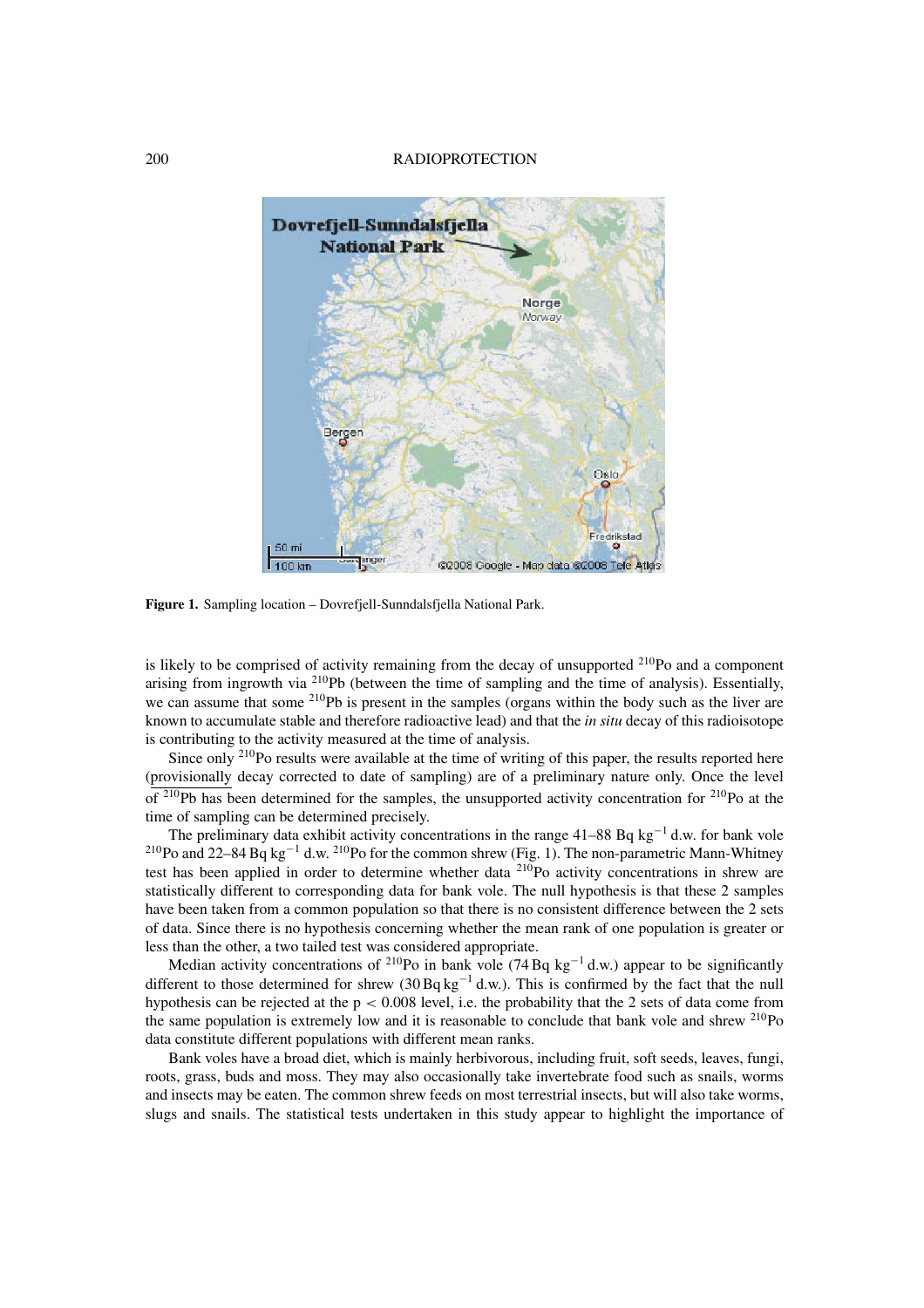

**Figure 2.** Po-210 activity concentrations in bank vole and common shrew.  $M =$  male and  $F =$  Female.

diet in terms of influence on body burdens of  $^{210}$ Po. It appears that the primarily herbivorous bank vole is accumulating higher concentrations of these natural radionuclides compared to the insectivorous shrew. Because the metabolic rate of these small mammals is expected to be fairly similar, relative to poikilotherms of similar size or homeotherms of different sizes, it may be hypothesized that the biological half-lives for 210Po in shrew and bank vole are also quite similar. If this holds true, the activity concentration of 210Po in the food consumed by these small mammals would appear to be driving the differences observed.

The <sup>210</sup>Po activity concentrations for the whole body of the bank vole and shrew are similar in magnitude to activity concentrations determined for the muscle of reindeer, sampled at a site <100 km distant at Vågå in Norway. At this location activity concentrations of 36 Bq kg−<sup>1</sup> d.w. in female reindeer muscle and several hundred Bq kg−<sup>1</sup> d.w. in liver were determined [7].

The dry mass to fresh mass ratio was on average 0.3. This suggests median activity concentrations by fresh mass of approximately 22 Bq kg−<sup>1</sup> f.w. on average for Bank Vole and 9 Bq kg−<sup>1</sup> f.w. for the Common shrew, albeit that these are preliminary determinations. These activity concentrations are considerably higher than the levels reported in [9] where an activity concentration of 0.09 Bq kg<sup>-1</sup> f.w. was reported for a category consigned the title "All mammals" and comprising of 32 assorted samples. Whether this discrepancy reflects the preliminary nature of the results presented in this paper, differences (physiology, diet, habitat) between the mammals considered in the aforementioned study and the present study or differences in deposition of  $2^{10}Pb$  between the study areas, remains a subject for further investigation.

Unweighted dose-rates have been derived using the dose assessment methodology described by Brown et al. [12]. No alpha radiation weighting factor has been applied because international consensus on the magnitude of this value has not been attained despite the consideration of such values in the open literature (see [13]). Background radiation dose rates to Bank Vole (whole-body) attributable to the presence of internally distributed <sup>210</sup>Po were calculated to be 0.07  $\mu$ Gy h<sup>-1</sup>.

### **Acknowledgments**

This work was supported by the Nordic Nuclear Safety Research (NKS) and forms part of the GAPRAD (Filling knowledge gaps in radiation protection methodologies for non-human biota) project (NKS Order [AFT/B(07)8]). The financial support of the NKS is gratefully acknowledged. The authors also thank The *Direktoratet for naturforvaltning* and *Oppdal Kommune* for giving permission to sample small mammals in the study area.